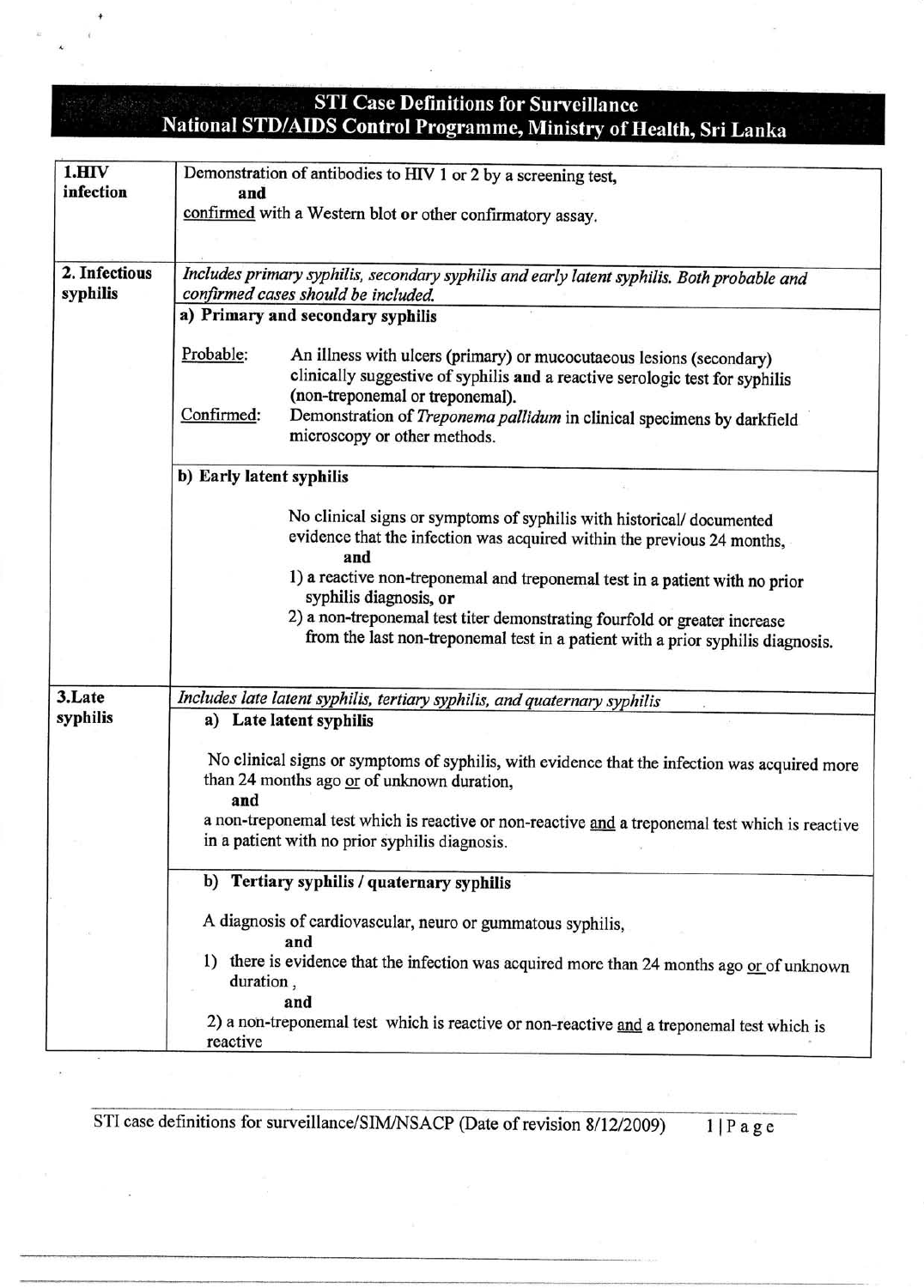| 4. Early congenital | Early congenital syphilis is diagnosed in children who are less than 2 years of age. Both                            |  |  |  |  |
|---------------------|----------------------------------------------------------------------------------------------------------------------|--|--|--|--|
| syphilis            | probable and confirmed cases should be included.                                                                     |  |  |  |  |
|                     | Probable: 1.<br>An infant whose mother had untreated or inadequately treated syphilis                                |  |  |  |  |
|                     | during pregnancy (includes an infant whose mother treated with non-                                                  |  |  |  |  |
|                     | penicillin regimens and was treated for syphilis less than 4 weeks prior to                                          |  |  |  |  |
|                     | delivery and regardless of signs in the infant and),                                                                 |  |  |  |  |
|                     | or                                                                                                                   |  |  |  |  |
|                     | 2. An infant or child with a reactive treponemal test,<br>and, any one of the following                              |  |  |  |  |
|                     | a) Evidence of congenital syphilis on physical examination                                                           |  |  |  |  |
|                     | b) Long bone X-rays compatible with congenital syphilis                                                              |  |  |  |  |
|                     | c) Reactive non-treponemal test, which is 4 four fold greater than the mother.                                       |  |  |  |  |
|                     | d) A reactive CSF- VDRL or an elevated cell count and protein in CSF                                                 |  |  |  |  |
|                     | (without other cause)                                                                                                |  |  |  |  |
|                     | e) A reactive syphilis specific Ig M antibody test                                                                   |  |  |  |  |
|                     | f) A persistently reactive treponemal test for more than 18 months of age.                                           |  |  |  |  |
|                     | 2. Stillbirth: A foetal death that occurs after 20 weeks gestation or in which the                                   |  |  |  |  |
|                     | foetus weighs >500 g and the mother had untreated or inadequately treated syphilis                                   |  |  |  |  |
|                     | at delivery.                                                                                                         |  |  |  |  |
|                     |                                                                                                                      |  |  |  |  |
|                     | Confirmed: Demonstration of T. pallidum by darkfield microscopy, fluorescent antibody in                             |  |  |  |  |
|                     | specimens from lesions, placenta, umbilical cord or autopsy material.                                                |  |  |  |  |
|                     |                                                                                                                      |  |  |  |  |
| 5. Late             | Late congenital syphilis is diagnosed in persons who are older than 2 yrs.                                           |  |  |  |  |
| congenital syphilis | 1. A child with, a reactive treponemal test, whose mother had untreated or                                           |  |  |  |  |
|                     | inadequately treated syphilis during pregnancy (regardless of signs in the child), or                                |  |  |  |  |
|                     | 2. A child with a reactive treponemal test and any one of the following                                              |  |  |  |  |
|                     | a. Evidence of congenital syphilis on physical examination                                                           |  |  |  |  |
|                     | b. Long bone X-rays compatible with congenital syphilis                                                              |  |  |  |  |
|                     |                                                                                                                      |  |  |  |  |
|                     |                                                                                                                      |  |  |  |  |
| 6.1 Gonorrhoea      | Both probable or confirmed cases should be included                                                                  |  |  |  |  |
|                     | Probable:                                                                                                            |  |  |  |  |
|                     | 1. Male with a purulent urethral discharge who has a history of recent sexual                                        |  |  |  |  |
|                     | exposure, or                                                                                                         |  |  |  |  |
|                     | 2. Observation of gram-negative intracellular diplococci in a urethral smear                                         |  |  |  |  |
|                     | obtained from a man, or                                                                                              |  |  |  |  |
|                     | 3. Observation of gram-negative intracellular diplococci in a cervical smear<br>obtained from a woman, or            |  |  |  |  |
|                     | 4. Sexual contact of a case of gonorrhoea (probable or confirmed) who has been                                       |  |  |  |  |
|                     | treated for gonorrhoea but tested negative or not tested for gonorrhoea                                              |  |  |  |  |
|                     | Confirmed:                                                                                                           |  |  |  |  |
|                     |                                                                                                                      |  |  |  |  |
|                     |                                                                                                                      |  |  |  |  |
|                     | Isolation of typical gram-negative, oxidase-positive diplococci from a gonococcal<br>culture of a clinical specimen. |  |  |  |  |

STI case definitions for surveillance/SIM/NSACP (Date of revision  $8/12/2009$ ) 2 | P a g e

Ŷ,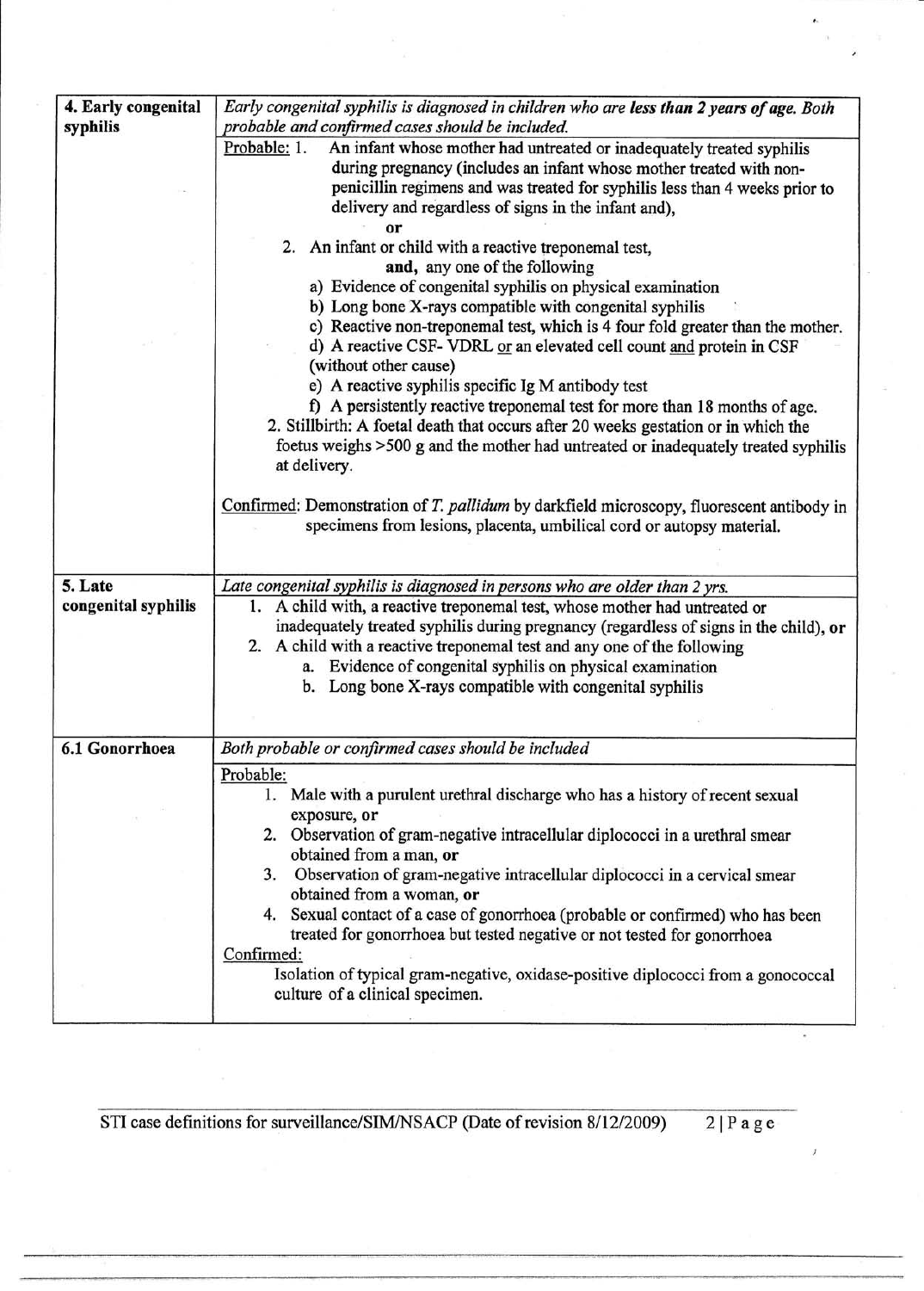| 7. Ophthalmia                                                                     | Both probable or confirmed cases should be included |                                                                                                                                                                                                               |  |  |
|-----------------------------------------------------------------------------------|-----------------------------------------------------|---------------------------------------------------------------------------------------------------------------------------------------------------------------------------------------------------------------|--|--|
| neonatorum                                                                        | Probable:                                           | Unilateral or bilateral conjunctivitis in a newborn occurring within four<br>weeks of delivery.                                                                                                               |  |  |
|                                                                                   | Confirmed:                                          | Conjunctivitis in a new-born (within four weeks of delivery), with an<br>ocular specimen that is positive for N. gonorrhoea or C. trachomatis                                                                 |  |  |
| <b>8.1 NGU</b><br>(Non-gonococcal<br>urethritis)                                  |                                                     | A male with symptoms or signs of urethritis, and<br>a urethral smear or culture is negative for gonococcus, and<br>Gram-stained urethral smear with $\geq$ 5 pus cells per high power field<br>$(x1000)$ , or |  |  |
|                                                                                   |                                                     | Gram-stained deposits of first passed urine (centrifuged) with $\geq 10$<br>pus cells per high power field (x1000), or                                                                                        |  |  |
|                                                                                   |                                                     | first void centrifuged urine with $\geq 15$ pus cells per high power field<br>(x 400)                                                                                                                         |  |  |
| 8.2 NGC (Non-<br>gonococcal<br>cervicitis) / MPC<br>(muco purulent<br>cervicitis) |                                                     | A female with symptoms or signs of cervicitis, and<br>a cervical smear or culture is negative for gonococcus, and<br>Gram-stained cervical smear with $\geq 30$ pus cells per field (x1000)                   |  |  |
| 9. Chlamydia                                                                      | Probable:                                           | Contact of a case of chlamydia and tested negative or not<br>tested                                                                                                                                           |  |  |
|                                                                                   | Confirmed:                                          | A positive antigen detection test, culture or nucleic acid-based test for<br>C. trachomatis on a clinical specimen from a symptomatic or<br>asymptomatic person.                                              |  |  |
| 10. Genital herpes                                                                |                                                     | Laboratory evidence of herpes simplex virus (type I or II) from a clinical specimen form a<br>lesion in the anogenital area (HSV ELISA, HSV culture), or                                                      |  |  |
|                                                                                   |                                                     | A clinically compatible illness in the anogenital area with or without detecting giant cells.                                                                                                                 |  |  |
|                                                                                   | herpes in anogenital area.                          | Note: Do not include serologically diagnosed cases who never had signs or symptoms of                                                                                                                         |  |  |
| 11. Genital warts                                                                 |                                                     | An illness with obvious genital or anal warts on physical examination.                                                                                                                                        |  |  |
|                                                                                   | white" test.                                        | Note: Should not include koilocytic atypia on the Pap smear or areas with positive "Aceto-                                                                                                                    |  |  |
|                                                                                   |                                                     |                                                                                                                                                                                                               |  |  |

STI case definitions for surveillance/SIM/NSACP (Date of revision 8/12/2009)

"  $\frac{1}{g}$ e